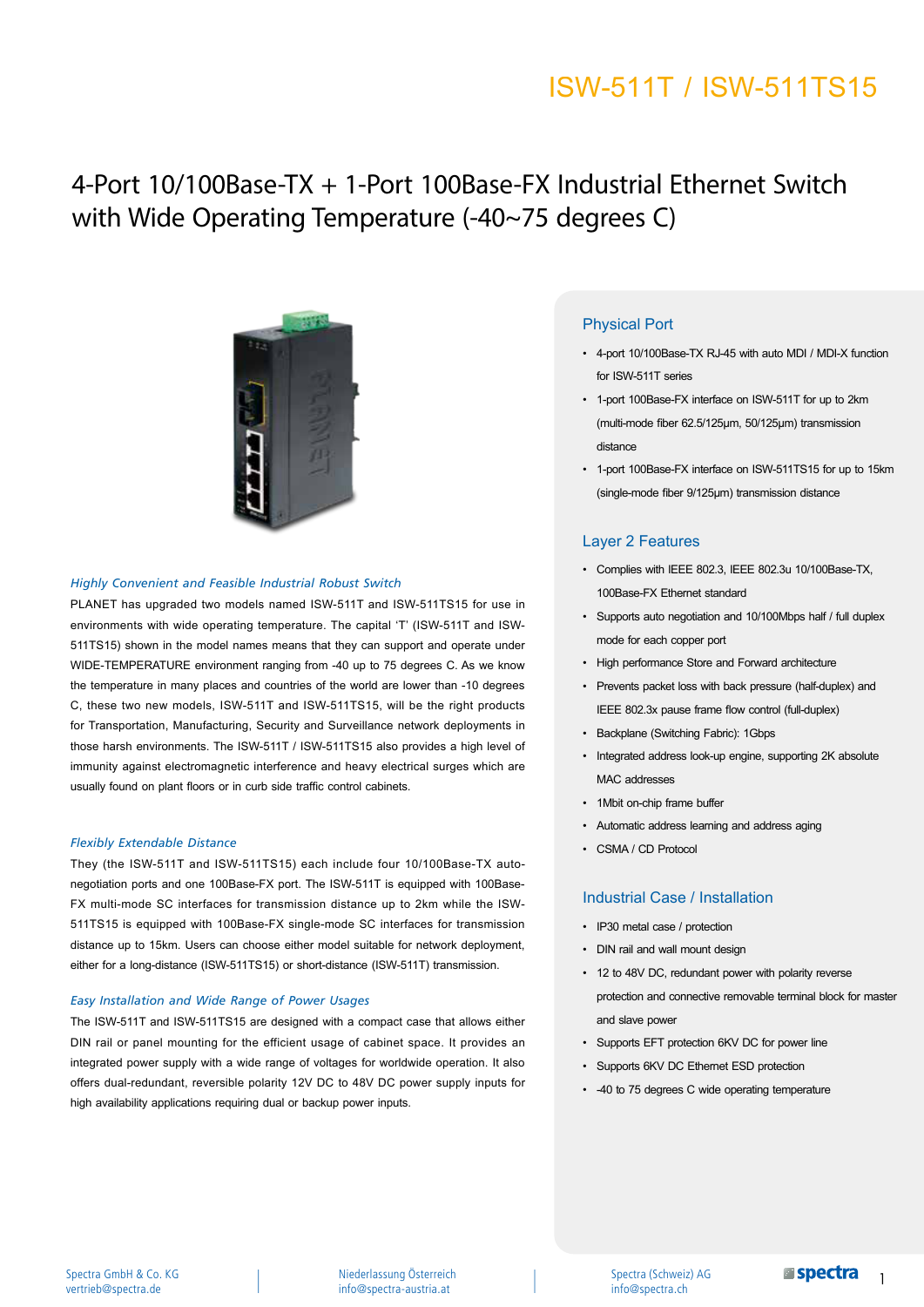## ISW-511T / ISW-511TS15

## Applications

### *Industrial Switch for High Performance Data Collection and Forwarding*

The ISW-511T and ISW-511TS15 are equipped with four 10/100Mbps ports offering auto MDI / MDIX feature and one 100Base-FX optic-fiber SC interface providing 1Gps non-blocking switch fabric and the 2K MAC address table so that they can perform wire-speed packets transfer without risk of packet loss. The ISW-511T / ISW-511TS15, which come in the slim type IP30 metal, is ideal for the most heavy industrial demanding environments.



## **Specifications**

| Model                                        |                            | ISW-511T / ISW-511TS15                                                                                                             |
|----------------------------------------------|----------------------------|------------------------------------------------------------------------------------------------------------------------------------|
| <b>Hardware Specifications</b>               |                            |                                                                                                                                    |
| Copper Interface                             | Ports                      | 4 x 10/100Base-TX, auto negotiation, auto-MDI / MDI-X                                                                              |
|                                              | Cable                      | 10Base-T: 2-pair UTP Cat. 3, 4, 5 cable (100meters, max.)<br>100Base-TX: 2-pair UTP Cat. 5 cable (100meters, max.)                 |
|                                              | Port                       | 1 x 100Base-FX                                                                                                                     |
|                                              | Cable                      | ISW-511T: 50/125µm / 62.5/125µm fiber<br>ISW-511TS15: 9/125um fiber                                                                |
|                                              | Mode                       | ISW-511T: Multi-mode<br>ISW-511TS15: Single-mode                                                                                   |
|                                              | <b>Distance</b>            | ISW-511T: 2km<br>ISW-511TS15: 15km                                                                                                 |
|                                              | Wavelength                 | ISW-511T: 1310nm<br>ISW-511TS15: 1310nm                                                                                            |
|                                              | Launch Power               | ISW-511T: Max. -14dBm, Min. -20dBm<br>ISW-511TS15: Max. 0dBm, Min. -20dBm                                                          |
|                                              | <b>Receive Sensitivity</b> | ISW-511T: -32dBm<br>ISW-511TS15: -32dBm                                                                                            |
|                                              | Max. Input Power           | ISW-511T: -14dBm<br>ISW-511TS15: 0dBm                                                                                              |
| Dimensions (W x D x H)                       |                            | 135 x 97 x 32 mm                                                                                                                   |
| Weight                                       |                            | 436g                                                                                                                               |
| <b>Power Requirements</b>                    |                            | 12~48V DC<br>Redundant power with polarity reverse protection function                                                             |
| Spectra GmbH & Co. KG<br>vertrieb@spectra.de |                            | <b>Espectra</b><br>Niederlassung Österreich<br>Spectra (Schweiz) AG<br>$\mathcal{P}$<br>info@spectra.ch<br>info@spectra-austria.at |